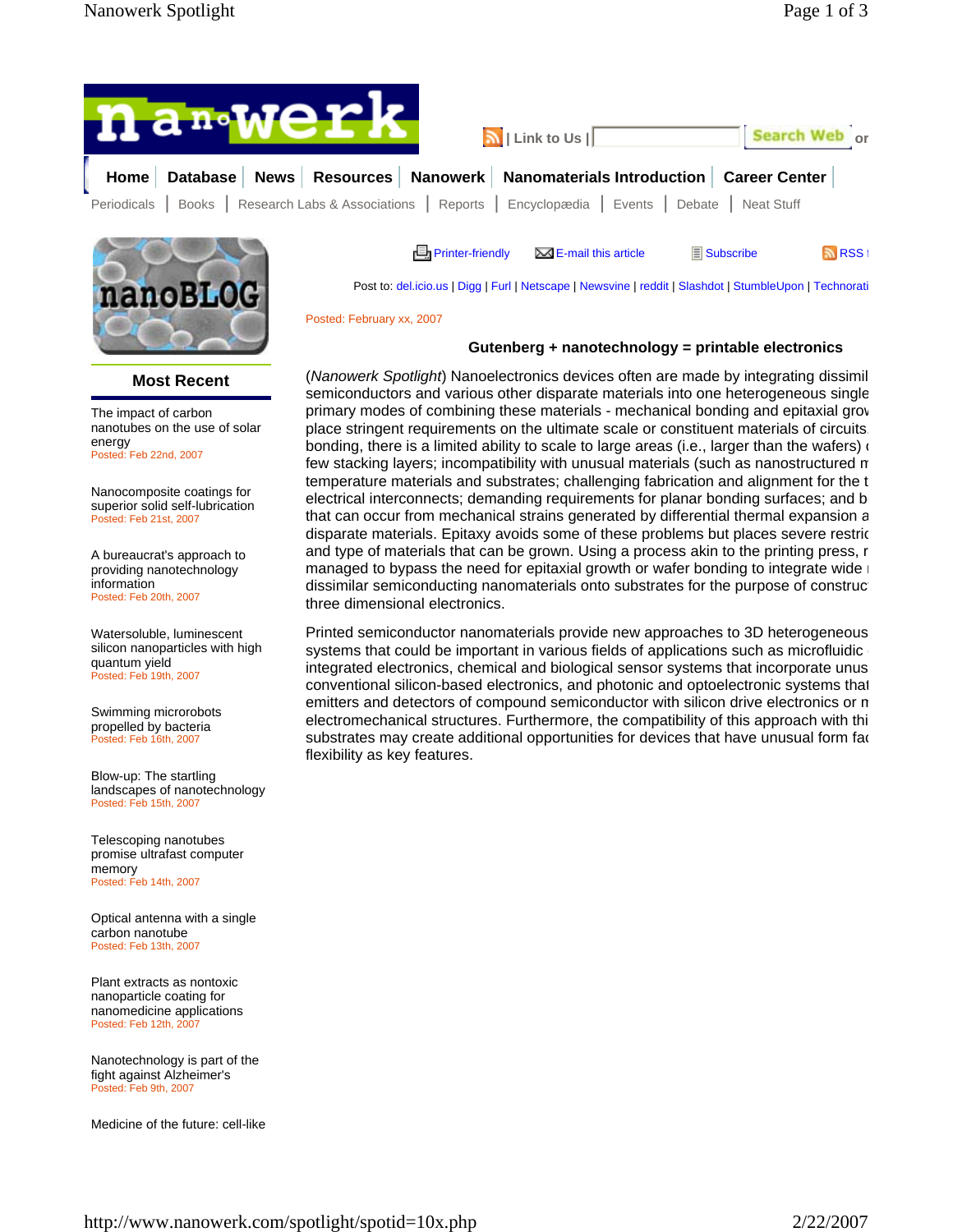nanofactories inside the body Posted: Feb 8th, 2007

Directional assembly of nanoparticle building blocks becomes possible Posted: Feb 7th, 2007

Modeling the molecular force generation in cells Posted: Feb 6th, 2007

Linear carbon - the explosive member of the nanocarbon family Posted: Feb 5th, 2007

Toxicology - from coal mines to nanotechnology<br>Posted: Eeb 2nd, 2007 Posted: Feb 2nd,

...more articles



*illustration based on confocal images of actual three layer stacks of transistors that ribbons of silicon for the semiconductor and a thin sheet of polyimide for the substra research group)* 

"Our approach, the combined use of semiconductor nanomaterials and printing techn quality electronics to be formed on diverse substrates, including nonplanar surfaces a sheets" John A. Rogers tells Nanowerk. "These capabilities, in particular the ability to component materials, all lie well outside of the range of things that can be achieved  $\iota$ wafer based approaches to electronics."

Rogers, a professor of chemistry, materials science and engineering at the University Urbana-Champaign, and his research group are trying to develop approaches that en performance electronics anywhere", i.e. they would like to extend semiconductor dev substrates other than the semiconductor wafer.

"Our goal is to invent methods that can allow interesting applications which cannot be conventional technologies, such as flexible displays, large area solar cells, conforma  $distributed$  structural and personal health monitors, curved surface imagers as electron-Rogers. "Our belief is that inorganic semiconductor nanomaterials, delivered to a targ using printing techniques, forms an attractive way to achieve devices of these types."

The recent results by Roger's group show how dissimilar single-crystal inorganic sem as micro- and nanoscale wires and ribbons of GaN, Si, and GaAs) can be combined and also with other classes of nanomaterials (such as single-walled carbon nanotube the use of a scalable and deterministic printing method to yield complex, heterogene electronic systems in 2D or 3D layouts.

Specifically, the nanoscale semiconductor components are first fabricated, each on t substrate, through standard lithographic procedures, with ohmic contacts formed by annealing. These components are then lifted from the source substrate by gentle van adhesion with an 'inking pad' made of polydimethylsiloxane, and then 'stamped' onto such as a sheet of polyimide.

After some additional processing – including deposition and patterning of gate dielec and interconnects – the transfer printing and device fabrication steps can be repeate